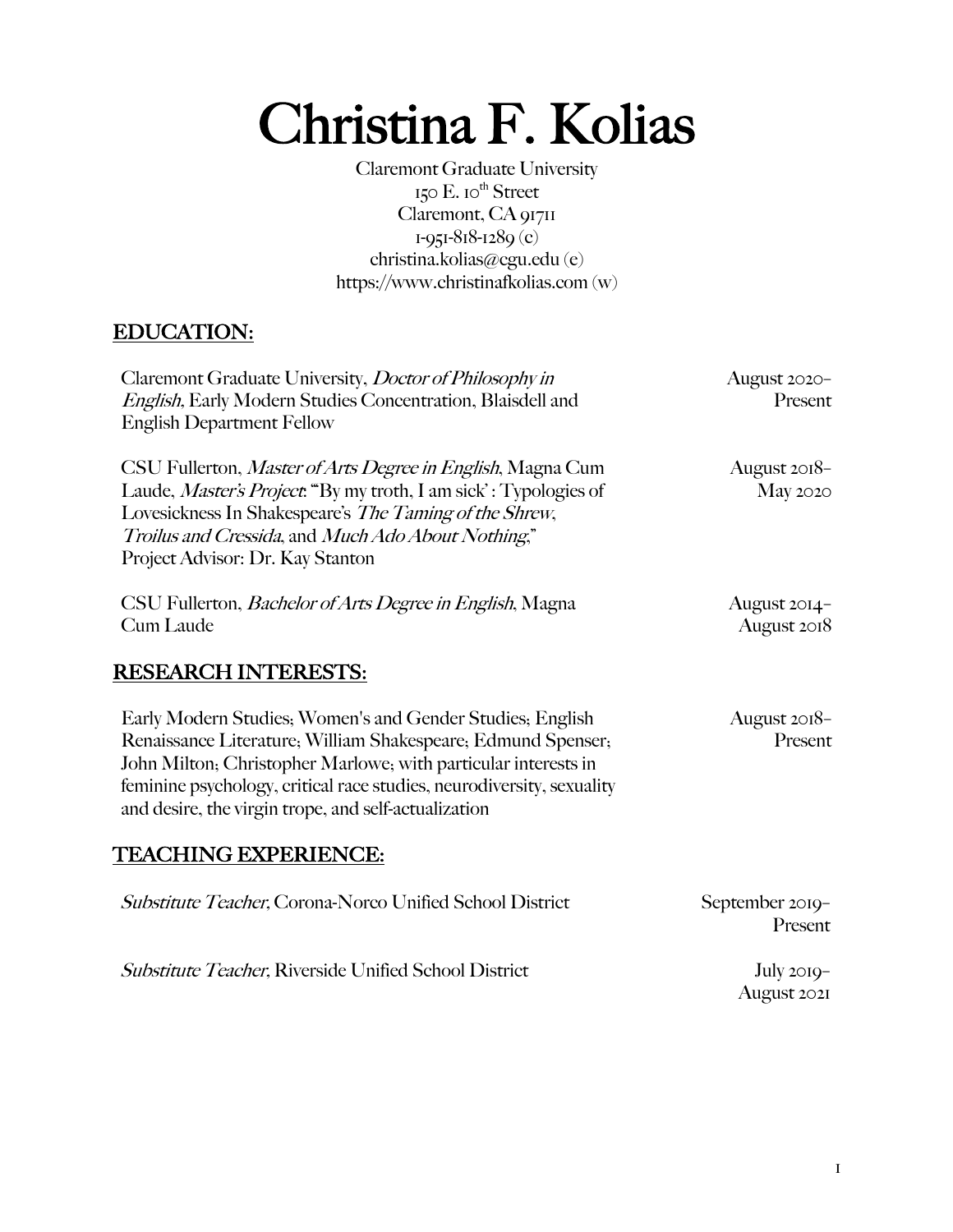## PEDAGOGICAL EXPERIENCE:

| Course Builder, Claremont Graduate University, Office of<br>Information Technology (OIT), Online Faculty Resource Center<br>(OFRC), Supervised by Aimée Garten and Sunny Chau           | June $202I-$<br>August 2021      |
|-----------------------------------------------------------------------------------------------------------------------------------------------------------------------------------------|----------------------------------|
| <b>Graduate Writing Consultant, CSU Fullerton Academic</b><br>Programs, Writing Across the Curriculum's (WAC) Thesis<br>Retreats at the Pollak Library, Supervised by Dr. Leslie Bruce  | September 2019-<br>July $2020$   |
| English rorP Instructional Student Assistant Embedded Tutor,<br>CSU Fullerton, Department of English, Comparative Literature,<br>and Linguistics, Supervised by Lecturer Sherri Sawicki | February 2019-<br>May 2019       |
| <i>Instructional Student Assistant Tutor</i> , CSU Fullerton,<br>Department of English, Comparative Literature, and Linguistics,<br>Pollak Library Writing Center                       | August 2018-<br><b>July 2020</b> |
| High School A.V.I.D Tutor, Corona-Noreo Unified School<br>District, John F. Kennedy Middle College High School                                                                          | February 2018-<br>August 2019    |
| English Teacher's Assistant Volunteer, Corona-Norco Unified<br>School District, Corona High School, Language Arts<br>Department, Supervised by Shannon Stone                            | September 2015-<br>August 2016   |

## EDITORIAL AND TECHNICAL WRITING EXPERIENCE:

| <i>Technical Writer &amp; Constitutional Consultant, Claremont</i>              | September 2020-    |
|---------------------------------------------------------------------------------|--------------------|
| Graduate University, Graduate Student Council Executive Core                    | $\text{Mav } 2021$ |
| Team                                                                            |                    |
| <i>Editorial Assistant Intern</i> , University of California Press, <i>Boom</i> | May $2016-$        |
| <i>California</i> Journal                                                       | August 2019        |

## STUDENT AFFAIRS AND STUDENT ENGAGEMENT EXPERIENCE:

| School of Arts and Humanities (SAH) Representative, Graduate<br>Student Council (GSC), Executive Board Team, Dean of<br>Students Office, Claremont Graduate University | June $2022-$<br>Present   |
|------------------------------------------------------------------------------------------------------------------------------------------------------------------------|---------------------------|
| Committee on Doctoral Student Success Team Member,<br>Claremont Graduate University, Office of Student Engagement,<br>Led by Rachel Camacho and David Estudiante       | February 2022-<br>Present |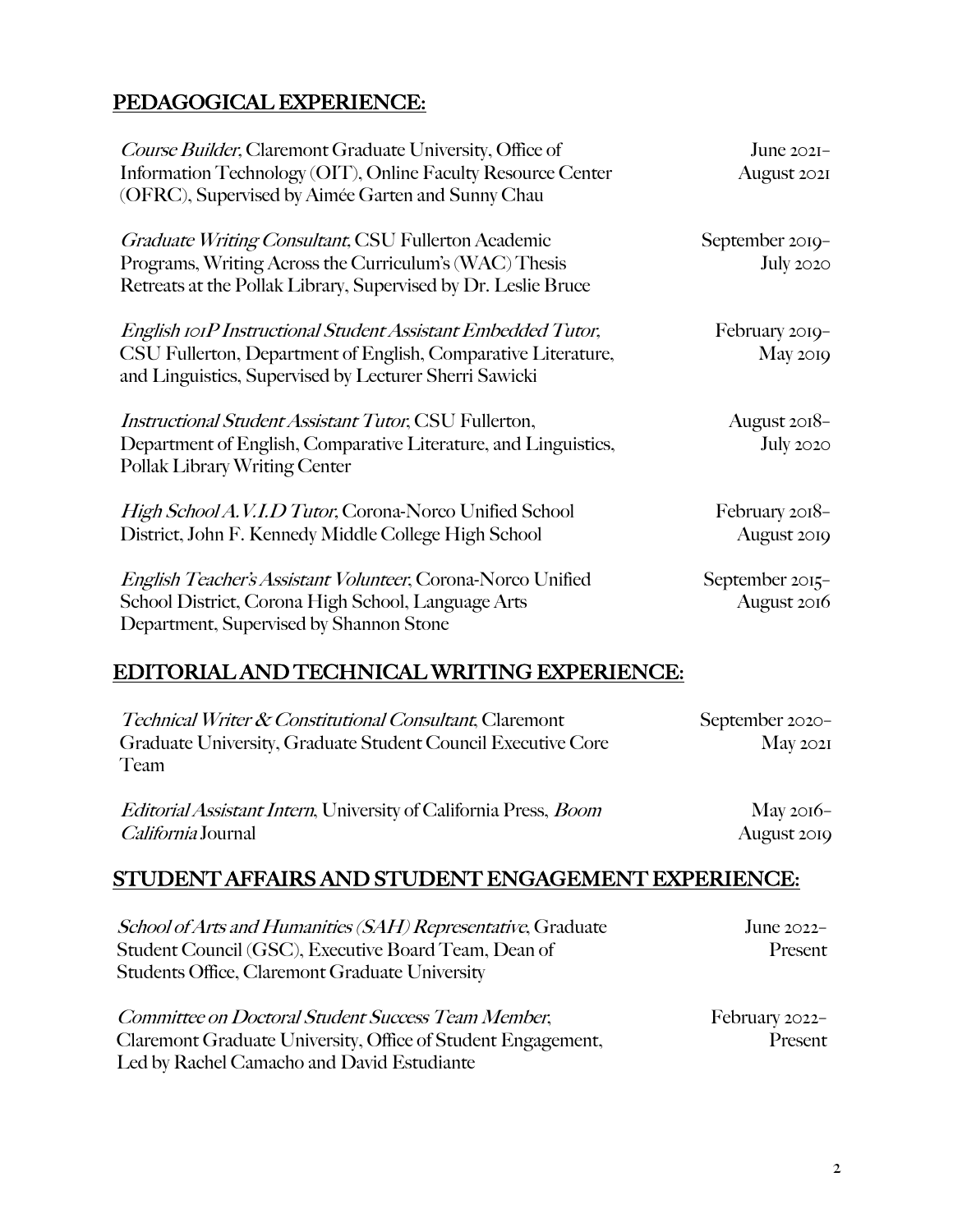| Commencement Committee Team Member, Claremont                                                                                                   | January 2022-                |
|-------------------------------------------------------------------------------------------------------------------------------------------------|------------------------------|
| Graduate University, Led by Cindy Bierman                                                                                                       | March 2022                   |
| Annual Projects Committee Team Member, Claremont Graduate<br>University, Graduate Student Council, Led by Pady Doroodchi<br>and Mostafa Mostafa | September 2021-<br>May 2022  |
| <b>IGNITE Peer Mentor, Claremont Graduate University, Student</b>                                                                               | August 2021-                 |
| Life, Diversity, and Leadership, Led by Heather Case                                                                                            | May 2022                     |
| Committee on Academic Integrity (CAI) Member, Claremont<br>Graduate University, Dean of Students Office, Led by Eric<br>Werner                  | June 2021-<br>July 2021      |
| Vice President, Graduate Student Council (GSC), Executive<br>Board Team, Dean of Students Office, Claremont Graduate<br>University              | June $202I-$<br>May 2022     |
| Committee on Student Grievances (CSG) Member, Claremont<br>Graduate University, Dean of Students Office, Led by Jami<br>Hinshaw                 | March 2021-<br>November 2021 |
| Elections Committee Team Member, Claremont Graduate                                                                                             | February 2021-               |
| University, Graduate Student Council, Led by Nicole A. Dawson                                                                                   | May 2021                     |
| Student Affairs Committee Team Member, Claremont Graduate                                                                                       | November 2020-               |
| University, Graduate Student Council, Led by Nicole A. Dawson                                                                                   | <b>May 2021</b>              |
| <b>Constitution Committee Team Member, Claremont Graduate</b>                                                                                   | November 2020-               |
| University, Graduate Student Council, Led by Austin Attaway                                                                                     | <b>May 2021</b>              |

## CONFERENCE PRESENTATIONS:

- Kolias, Christina. "Loden's Wanda and Shakespeare's Ophelia: PTSD as Feminist Lyric and Protest," Popular Culture Association (PCA) 2022 Conference, 14 April 2022, Virtual Conference Presentation.
- Kolias, Christina. "Hamlet and Macbeth: Shakespeare's Appropriation of Graeco-Roman Witch Tropes," The Renaissance Conference of Southern California 65<sup>th</sup> Annual Conference, 19 March 2022, The Huntington Library, San Marino, CA. Virtual Conference Presentation.
- Kolias, Christina. "'My power?' : Virginity and Self-Actualization in *Measure for Measure*," The Acacia Graduate Student Conference, 18 March 2022, CSU Fullerton. Fullerton, CA. Conference Presentation.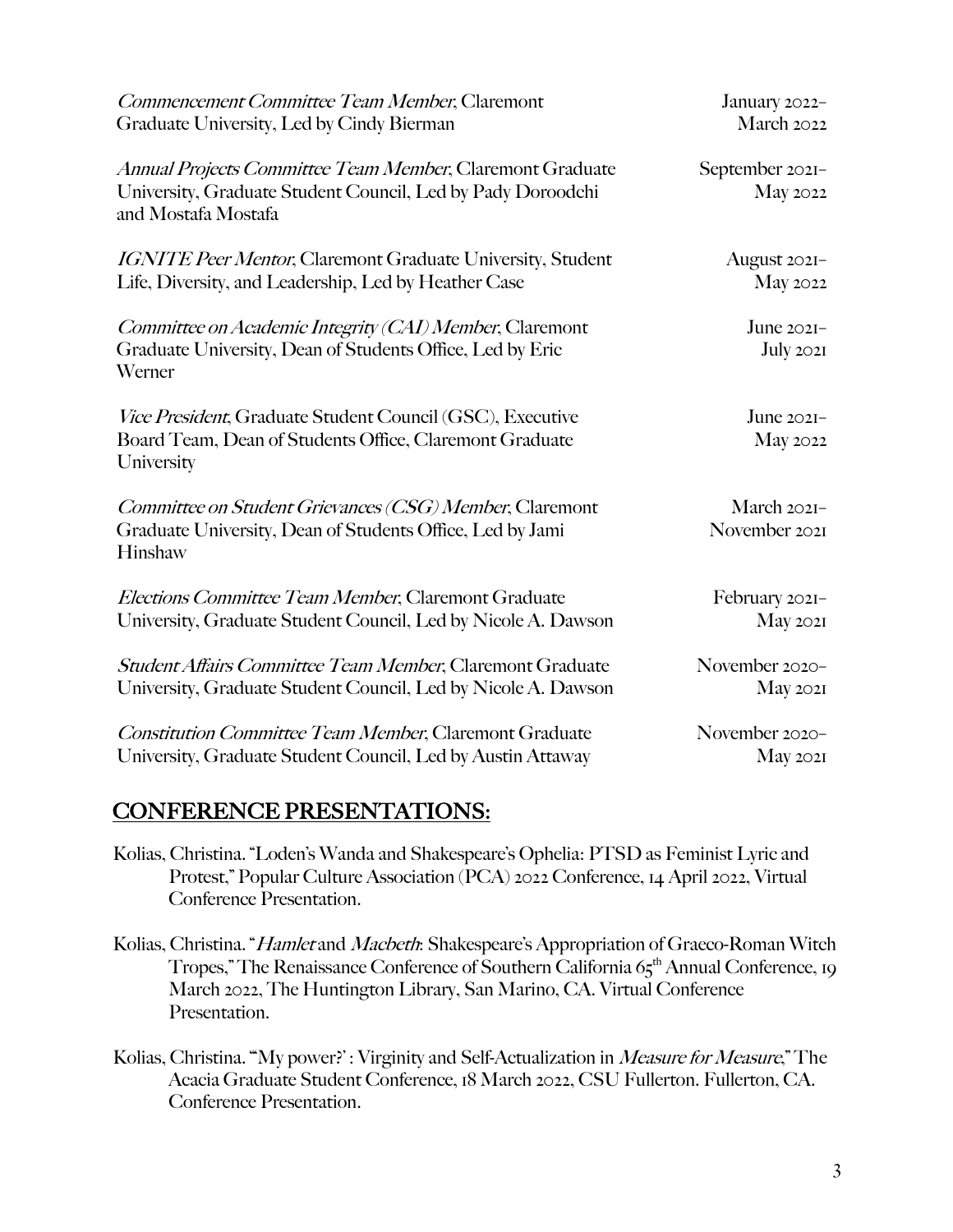- Kolias, Christina. "'Made to write [man] "whore" upon' : Othello, Racecraft, and the Hypersexual Attack on the Black Male Body," Theoretical Futures in Shakespeare Studies Graduate Student Symposium, Shakespeare Association of America, 21 February 2022, Virtual Conference Presentation.
- Kolias, Christina. "Gender on the Periphery: Androgyny and Feminist Politics in Antony and Cleopatra," Pacific Ancient and Modern Language Association (PAMLA)  $\text{H}^{\text{8th}}$  Annual Conference, 11 November 2021, Sahara Las Vegas Hotel, Las Vegas, NV. Conference Presentation.
- Kolias, Christina. ""My power?': Virginity and Self-Actualization in *Measure for Measure*," The 23rd Annual BritGrad Conference, 23 August 2021, Stratford-upon-Avon, Warwickshire. Virtual Conference Presentation.
- Kolias, Christina. "For the Love of Will: Visual Feminism and Aesthetics in Kill Shakespeare," Popular Culture Association (PCA) 2021 Conference, 03 June 2021. Virtual Conference Presentation.
- Kolias, Christina. "A Midsummer Night's Dream: Rereading and Rewatching Shakespeare in Feminist Theology," The Acacia Graduate Student Conference, 16 April 2021, CSU Fullerton. Fullerton, CA. Virtual Conference Presentation.
- Kolias, Christina. "By my troth, I am sick': Typologies of Lovesickness in Shakespeare's The Taming of The Shrew, Troilus and Cressida, and Much Ado About Nothing," Virtual Humanities and Social Sciences Student Research Symposium, 30 April 2020, CSU Fullerton. Fullerton, CA. Virtual Conference Presentation.
- Kolias, Christina. "Lovesickness and Gender Inversion in George Eliot's *Adam Bede.*" Pacific Ancient and Modern Language Association (PAMLA)  $\overline{H}^{th}$  Annual Conference, 15 November 2019, Wyndham San Diego Bayside Hotel, San Diego, CA. Conference Presentation.
- Kolias, Christina. "Bite Me Baby One More Time: Sexual Consciousness and Erotic Desire in Bram Stoker's Dracula," The Acacia Graduate Student Conference, 22 March 2019, CSU Fullerton, Fullerton, CA. Conference Presentation.

#### CONFERENCE CURATING:

| <i>Social Media Liaison</i> , Renaissance Conference of Southern | May 2022- |
|------------------------------------------------------------------|-----------|
| California (RCSC), Led by Dr. Marlin Blaine                      | Present   |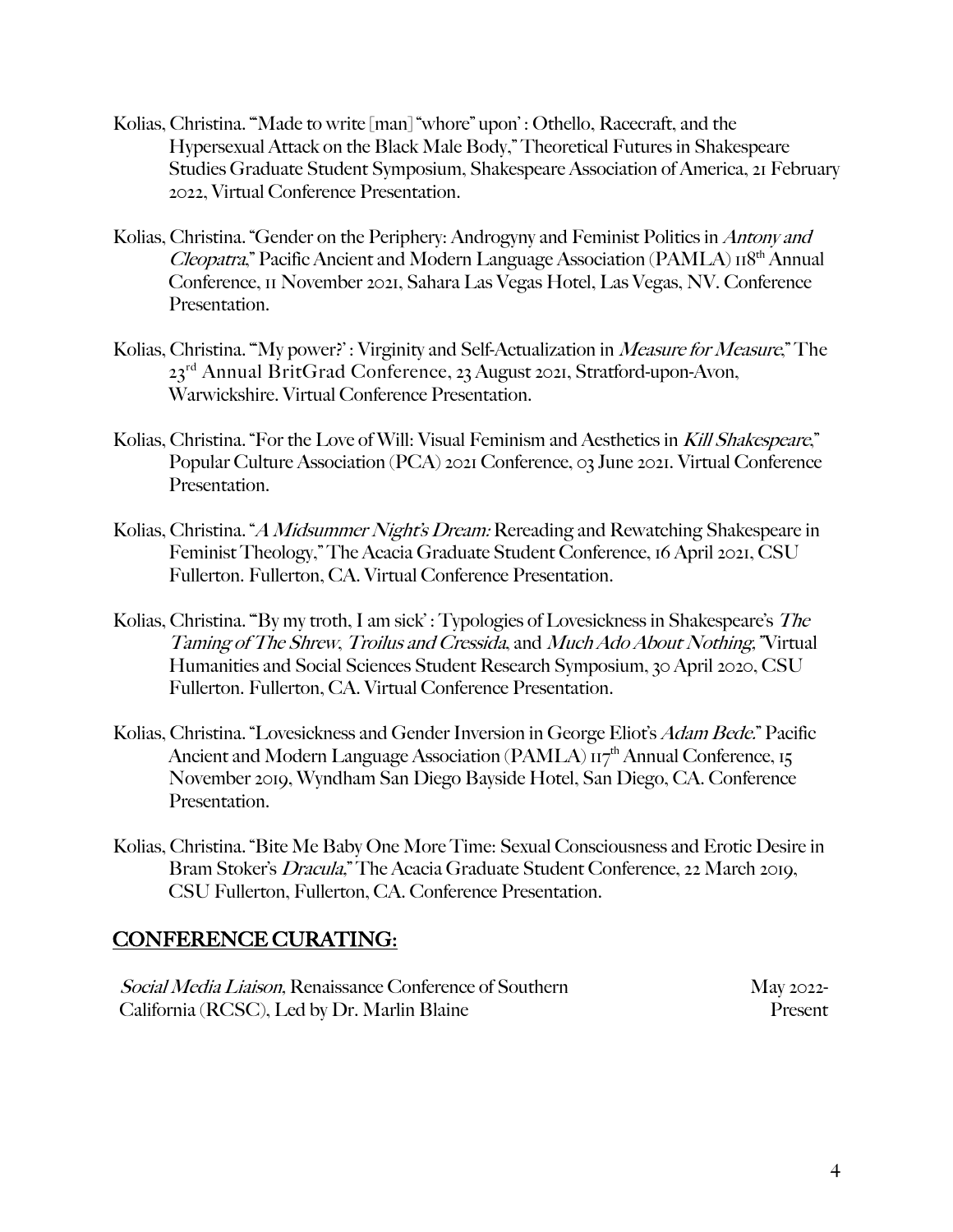| Conference Organizer, Newberry Library, Center for<br>Renaissance Studies, Renaissance Graduate Programs, 2022<br>Multidisciplinary Graduate Student Conference                | August 2021-<br>January 2022 |
|--------------------------------------------------------------------------------------------------------------------------------------------------------------------------------|------------------------------|
| <i>Treasurer</i> , The Acacia Professional Graduate Group, CSU<br>Fullerton, Department of English, Comparative Literature, and<br>Linguistics                                 | June $2019-$<br>May 2020     |
| <i>Panel Coordinator</i> , "Diagnosing Dracula" Panel, Acacia Graduate<br>Student Conference, CSU Fullerton, Department of English,<br>Comparative Literature, and Linguistics | March 2019                   |
| <b>CONFERENCE VOLUNTEERING:</b><br>Virtual Conference Volunteer, Shakespeare Association of<br>America (SAA) 50th Annual Conference                                            | April $2022$                 |

#### GUEST APPEARANCES:

- Whalen, Avalon, et al. "Episode 1: CGU and Online Flex During COVID-19." CG(YOU) Podcast, Graduate Student Council Talks, Claremont Graduate University, Holly Eva Allen, Francis Assenga, Christina Kolias, Krista Kae Parino, and Arline Votruba, 01 December 2021.
- "SAH Student Worker Panel." Claremont Graduate University, Office of Student Engagement, Christina Kolias, Katherine Rutz-Robbins, and Evita Wang, 05 August 2021.
- Maverick, Chris, et al. "PCA 2021 Recap." Vox Popcast, John Darowski, Christina Kolias, and Maggie Yankovich. 08 June 2021.
- "Fireside Chat #3." Claremont Graduate University, Graduate Student Council, Nicole Dawson and Christina Kolias, 23 Nov. 2020.

## PUBLICATIONS:

Kolias, Christina, and Jackie Rangel. "Transforming Syllabi for Peace." Claremont Graduate University Preparing Future Faculty Blog, 7 Mar. 2022, https://my.cgu.edu/preparingfuture-faculty/transforming-syllabi-for-peace/.

Kolias, Christina. "A Midsummer Night's Dream: Rereading and Rewatching Shakespeare in Feminist Theology." Acacia Archives, vol. 2, 2021, https://theacaciagroup.wixsite.com/mysite/post/a-midsummer-night-s-dream-rereadingand-rewatching-shakespeare-in-feminist-theology.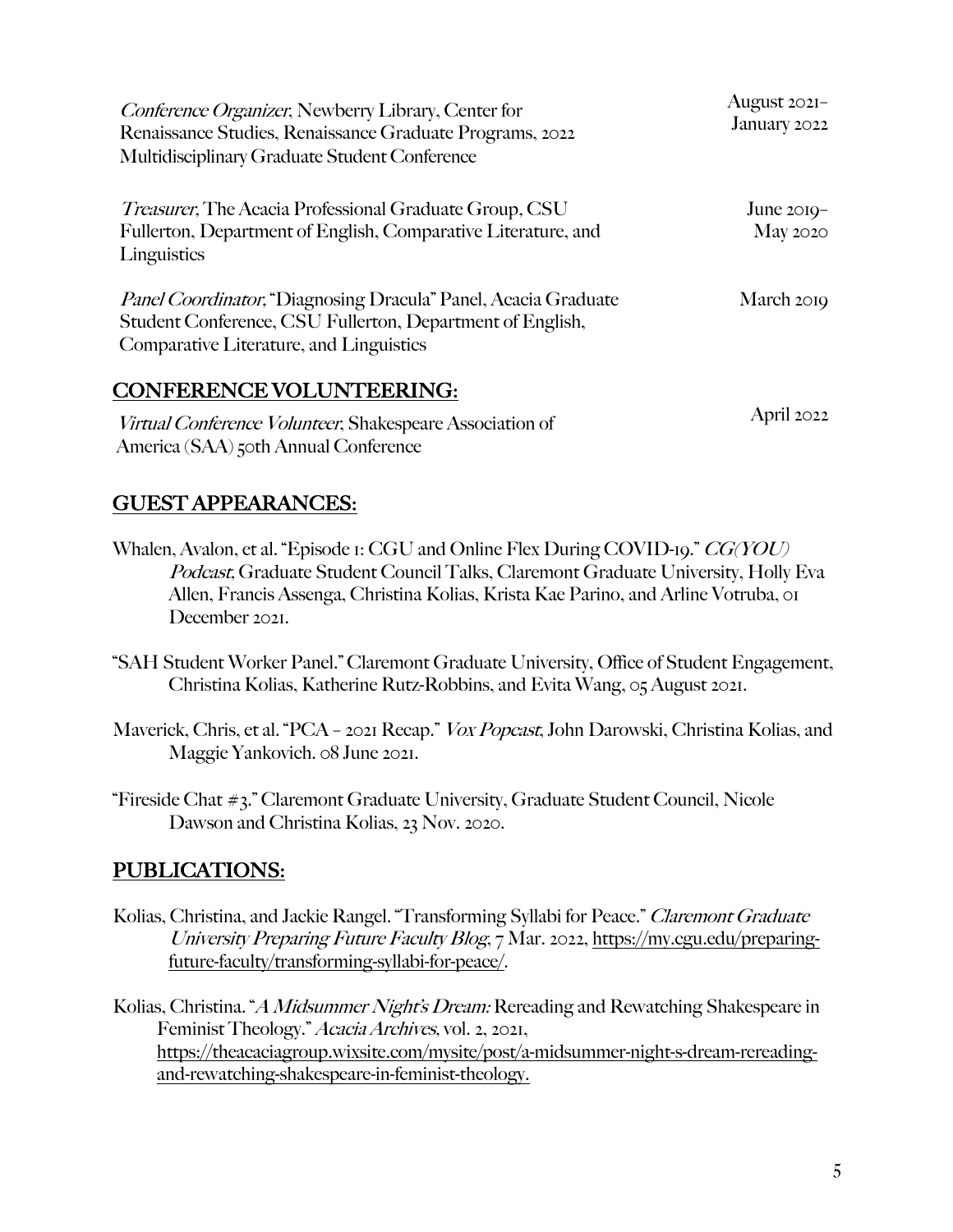| Kolias, Christina. "Bite Me Baby One More Time: Sexual Consciousness and Erotic Desire in |  |
|-------------------------------------------------------------------------------------------|--|
| Bram Stoker's <i>Dracula." Acacia Archives</i> , vol. 1, 2019,                            |  |
| theacaciagroup.wixsite.com/mysite/post/bite-me-baby-one-more-time-sexual-                 |  |
| consciousness-and-erotic-desire-in-bram-stoker-s-dracula.                                 |  |

## WRITING AND RESEARCH WORKSHOPS:

| Workshop Co-Creator, CSU Fullerton, Department of English,<br>Comparative Literature, and Linguistics, Pollak Library Writing<br>Center Sponsored Workshop on "Thesis Pieces: Crafting Your<br>Controlling Idea," Partnered with Kimberly Olivar                            | April 2020       |
|-----------------------------------------------------------------------------------------------------------------------------------------------------------------------------------------------------------------------------------------------------------------------------|------------------|
| <i>Workshop Co-Leader</i> , CSU Fullerton, Department of English,<br>Comparative Literature, and Linguistics, Pollak Library Writing<br>Center Sponsored Workshop on "Establishing Ethos," Partnered<br>with Emilee Gibbons                                                 | October 2019     |
| <i>Workshop Co-Leader</i> , CSU Fullerton, Department of English,<br>Comparative Literature, and Linguistics, Pollak Library Writing<br>Center Sponsored Workshop on "The FUN-damentals of Essay<br>Quote Integration," Partnered with Jenny Barraclough and Mimi<br>Macias | April 2019       |
| <i>Workshop Co-Leader</i> , CSU Fullerton, Department of English,<br>Comparative Literature, and Linguistics, Pollak Library Writing<br>Center Sponsored Workshop on "The Basics of Quote<br>Integration," Partnered with Jane June and Johnny Garcia                       | November 2018    |
| <i>Workshop Co-Leader</i> , CSU Fullerton, Department of English,<br>Comparative Literature, and Linguistics, Pollak Library<br>Sponsored Workshop on "Accidental Plagiarism and Research<br>with Integrity," Partnered with Criss Vo                                       | October 2018     |
| PROFESSIONAL MEMBERSHIPS:                                                                                                                                                                                                                                                   |                  |
| The Milton Society of America                                                                                                                                                                                                                                               | $2022 -$ Present |
| The Malone Society                                                                                                                                                                                                                                                          | $202I - Present$ |
| National Center for Faculty Development & Diversity<br>(NCFDD)                                                                                                                                                                                                              | $202I - Present$ |
| Popular Culture Association (PCA)                                                                                                                                                                                                                                           | $202I - Present$ |
| Shakespeare Association of America (SAA)                                                                                                                                                                                                                                    | $2020 -$ Present |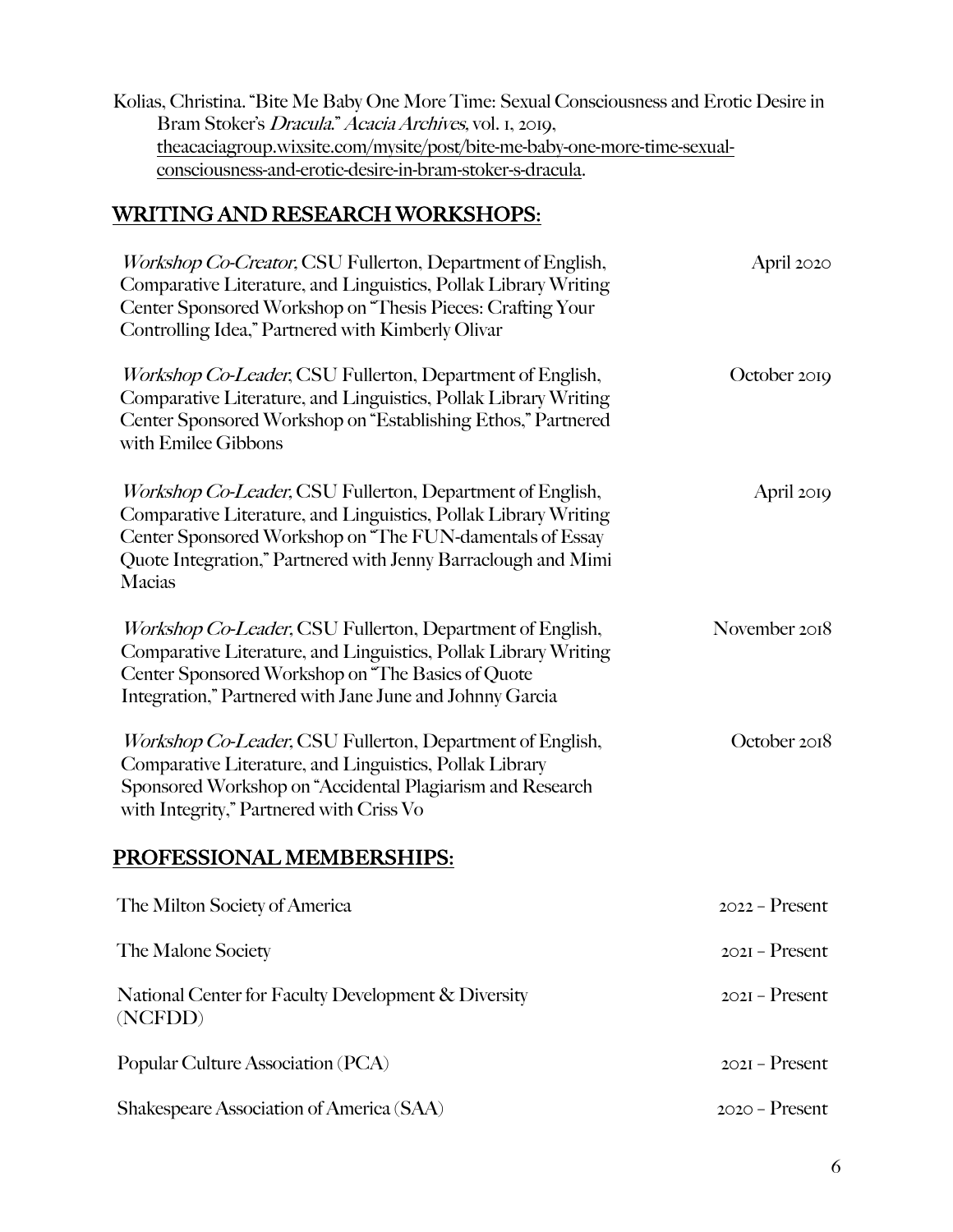| Women in Leadership (WIL), Claremont Graduate University   | $2020 - 202I$    |
|------------------------------------------------------------|------------------|
| Society for Renaissance Studies (SRS)                      | $2020 -$ Present |
| Cal State Fullerton Alumni Association                     | $2020 -$ Present |
| Modern Language Association (MLA)                          | $2020 -$ Present |
| The Society for Collegiate Leadership & Achievement (SCLA) | $2020 -$ Present |
| The Renaissance Society of America (RSA)                   | $2020 -$ Present |
| The Renaissance Conference of Southern California (RCSC)   | $2020 -$ Present |
| Phi Beta Delta Honor Society for International Scholars    | $2019 -$ Present |
| Golden Key International Honor Society                     | $2017 -$ Present |
| The National Society of Collegiate Scholars                | $2015 -$ Present |
| <b>DECOONITE ONIC</b>                                      |                  |

#### RECOGNITIONS:

| Award Recipient, Meritorious Service Award, Graduate Student<br>Council, Claremont Graduate University                        | May 2022           |
|-------------------------------------------------------------------------------------------------------------------------------|--------------------|
| Scholarship Recipient, Presidential Travel Award, Graduate<br><b>Student Council, Claremont Graduate University</b>           | May 2022           |
| <i>Scholarship Recipient</i> , Travel and Material Award (TMA),<br>Graduate Student Council, Claremont Graduate University    | May 2022           |
| Scholarship Recipient, 2021 PAMLA Graduate Student<br>Scholarship, Pacific Ancient and Modern Language Association<br>(PAMLA) | August 2021        |
| Award Recipient, Meritorious Service Award, Graduate Student<br>Council, Claremont Graduate University                        | $\text{May } 2021$ |
| Scholarship Recipient, A. S. I. Kyle S. O'Brien Memorial Student<br>Scholarship, CSU Fullerton, The Associated Students Inc.  | December 2019      |